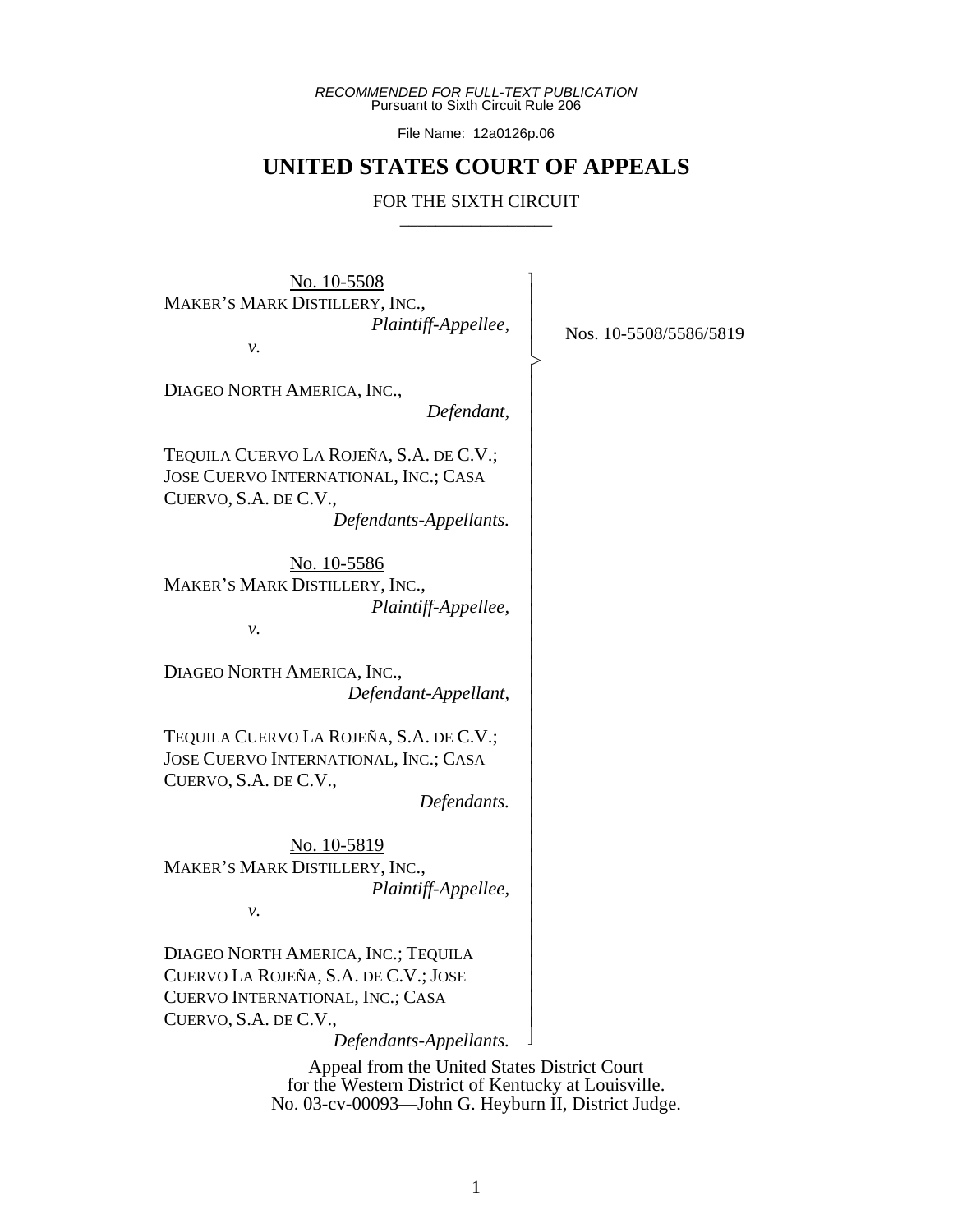Argued: December 1, 2011

Decided and Filed: May 9, 2012

Before: MARTIN, MOORE, and COOK, Circuit Judges.

\_\_\_\_\_\_\_\_\_\_\_\_\_\_\_\_\_

## **COUNSEL**

**ARGUED:** Michael Aschen, ABELMAN FRAYNE & SCHWAB, New York, New York, J. Kevin Fee, MORGAN, LEWIS & BOCKIUS LLP, Washington, D.C., for Appellants. Edward T. Colbert, KENYON & KENYON LLP, Washington, D.C., for Appellee. **ON BRIEF:** Michael Aschen, Anthony A. Coppola, ABELMAN FRAYNE & SCHWAB, New York, New York, J. Kevin Fee, MORGAN, LEWIS & BOCKIUS LLP, Washington, D.C., Michael A. Valenti, John E. Hanley, VALENTI HANLEY & ROBINSON, PLLC, Louisville, Kentucky, John S. Reed, REED WEITKAMP SCHELL & VICE, PLLC, Louisville, Kentucky for Appellants. Edward T. Colbert, KENYON & KENYON LLP, Washington, D.C., R. Gregg Hovious, John David Dyche, FULTZ, MADDOX, HOVIOUS & DICKENS PLC, Louisville, Kentucky, for Appellee.

# **OPINION \_\_\_\_\_\_\_\_\_\_\_\_\_\_\_\_\_**

**\_\_\_\_\_\_\_\_\_\_\_\_\_\_\_\_\_**

BOYCE F. MARTIN, JR., Circuit Judge. Justice Hugo Black once wrote, "I was brought up to believe that Scotch whisky would need a tax preference to survive in competition with Kentucky bourbon." *Dep't of Revenue v. James B. Beam Distilling Co.*, 377 U.S. 341, 348-49 (1964) (Black, J., dissenting). While there may be some truth to Justice Black's statement that paints Kentucky bourbon as such an economic force that its competitors need government protection or preference to compete with it, it does not mean a Kentucky bourbon distiller may not also avail itself of our laws to protect its assets. This brings us to the question before us today: whether the bourbon producer Maker's Mark Distillery, Inc.'s registered trademark consisting of its signature trade dress element—a red dripping wax seal—is due protection, in the form of an injunction, from a similar trade dress element on Casa Cuervo, S.A. de C.V.'s Reserva de la Familia tequila bottles. We hold that it is. The judgments of the district court in this trademark infringement case are **AFFIRMED**.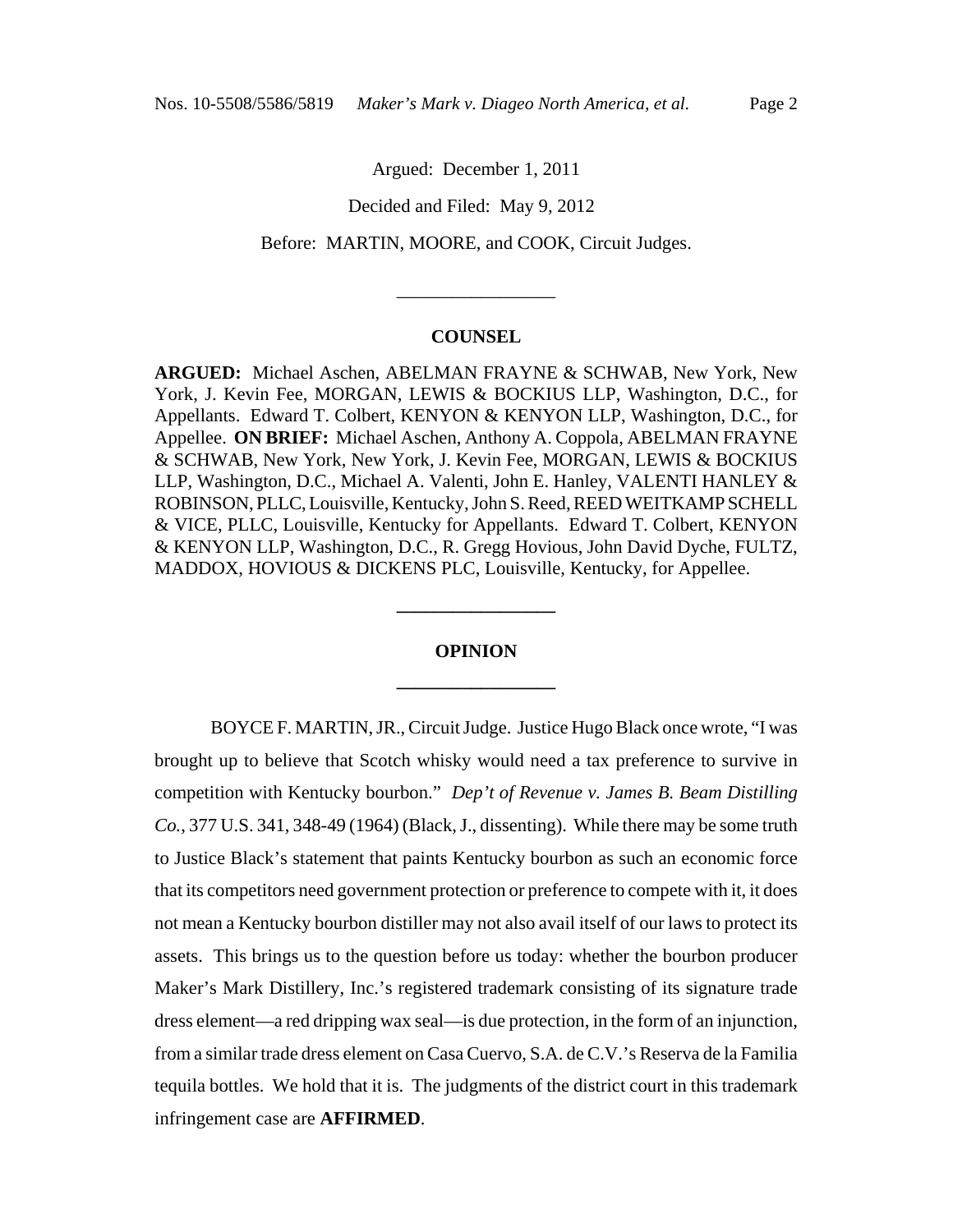#### **I.**

All bourbon is whiskey, but not all whiskey is bourbon.**<sup>1</sup>** Whiskey, like other distilled spirits, begins as a fermentable mash, composed of water and grains or other fermentable ingredients. The mash is heated and then cooled, yeast is introduced to ferment the sugars in the mash, and the yeast turns the sugars into alcohol and carbon dioxide. This now-alcoholic liquid is then distilled to concentrate the alcohol. GARY REGAN & MARDEE HAIDIN REGAN, THE BOURBON COMPANION 32-33 (1998). The composition of the mash, and the aging, treating, and flavoring of the distilled alcohol, determine the flavor, color, and character of the distilled spirit. In the case of bourbon, the corn-based mash and aging in charred new oak barrels impart a distinct mellow flavor and caramel color. Distillers compete intensely on flavor, but also through branding and marketing; the history of bourbon, in particular, illustrates why strong branding and differentiation is important in the distilled spirits market.

The legend of the birth of bourbon is not without controversy: "As many counties of Kentucky claim the first production of Bourbon as Greek cities quarrel over the birthplace of Homer." H.F. WILLKIE, BEVERAGE SPIRITS IN AMERICA—A BRIEF HISTORY 19 (3d ed. 1949). The generally accepted and oft-repeated story is that "the first Bourbon whiskey . . . made from a mash containing at least fifty percent corn, is usually credited to a Baptist minister, The Reverend Elijah Craig, in 1789, at Georgetown, [Kentucky]," just prior to Kentucky's joining the Union as a state in 1792. *Id.* But it is more likely that Kentucky whiskey was first distilled at Fort Harrod, the first permanent European settlement in what is now Kentucky, in 1774. CHARLES K. COWDERY, BOURBON, STRAIGHT: THE UNCUT AND UNFILTERED STORY OF AMERICAN WHISKEY 3-4 (2004); *accord* WILLKIE, *supra*, at 19.Kentucky's settlers distilled whiskey using methods similar to those "used in Scotland and Ireland for hundreds of

**<sup>1</sup>** Even the spelling of the word "whiskey" has engendered impassioned debate. *See, e.g.*, Nick Fox, *For Whiskey, Everything in its Place*, N.Y. TIMES DINER'S J. (Feb. 9, 2009, 6:16 PM), http://dinersjournal.blogs.nytimes.com/2009/02/09/for-whiskey-everything-in-its-place; Eric Asimov, *Whiskey Versus Whisky*, N.Y. TIMES DINER'S J. (Dec. 4, 2008, 1:56 PM), http://dinersjournal.blogs.nytimes.com/2008/12/04/whiskey-versus-whisky. "Whiskey" is the typical spelling in the United States, but in Scotland and Canada, "whisky" is the preferred spelling. *Id.*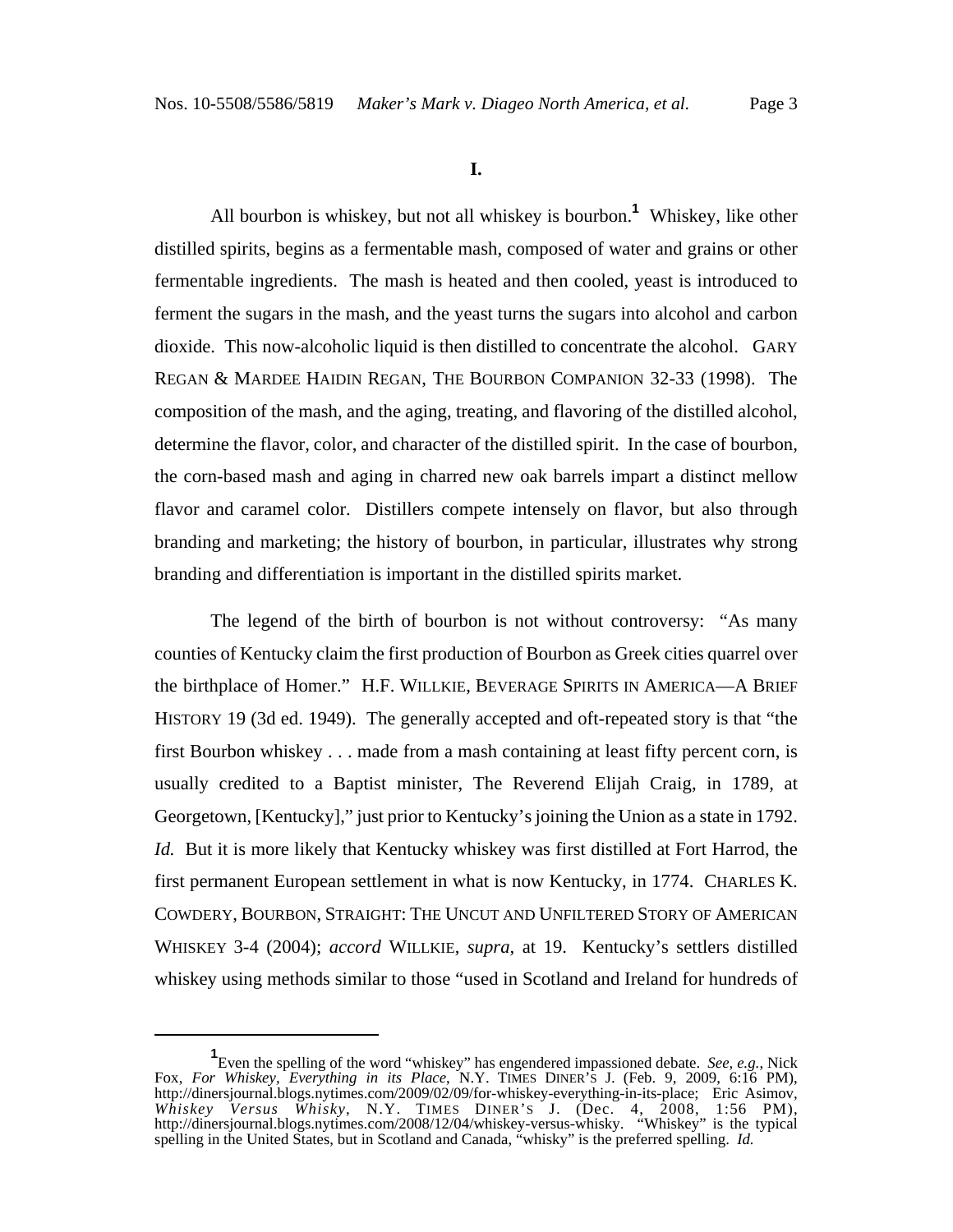years," WILLKIE, *supra*, at 20, except that Kentucky whiskey was made mostly from corn, a crop unknown to Europeans before Columbus ventured to America. COWDERY, BOURBON, STRAIGHT, *supra*, at 2. Though "most [American] colonial whiskey was made from rye," *id.* at 3, corn was easy to grow in Kentucky soil, and surplus corn was often used to make whiskey. *Id.* at 4.

The name "bourbon" itself is easier to trace: one of the original nine counties of Kentucky was Bourbon County, WILLKIE, *supra*, at 20, named in honor of the French royal family. Charles K. Cowdery, *How Bourbon Whiskey* Really *Got Its Famous Name*, BOURBON COUNTRY READER, July 1996. "[Kentucky] whiskey was shipped from Limestone, a riverside port in Bourbon County," down the Ohio river to the Mississippi, bound for New Orleans. REGAN & REGAN, *supra*, at 14. Whiskey shipped from the port in Bourbon County came to be known as "Old Bourbon," and later, simply "Bourbon," to distinguish it from Pennsylvania Rye or other whiskeys. Cowdery, *How Bourbon Whiskey* Really *Got Its Famous Name*, *supra*. The name "bourbon" at that time meant whiskey made from mostly corn in Kentucky or points west. But it was likely not until "sometime between 1823 and . . . 1845" that Dr. James Crow "perfect[ed] the sour-mash method of whiskey-making"—the dominant process in use today that, when coupled with aging in charred new oak barrels, produces modern bourbon's familiar caramel color and distinctive taste. REGAN & REGAN, *supra*, at 15.

While in the early years "[w]hiskey was whiskey, as everybody knew," some bourbon distillers began to brand their bourbons to capitalize on the differences between "[g]ood Kentucky Bourbon" and all the rest. WILLKIE, *supra*, at 22. Dr. Crow, a Kentuckian by way of Scotland, "insisted] upon strict sanitation in his manufacture," and branded his bourbon with his name; other Kentucky families followed suit in an effort to differentiate their products. *Id.* Crow's branding tactics seem to have worked, as his bourbon accumulated prominent fans. For example, bourbon drinker Ulysses S. Grant preferred Old Crow over other bourbons, Julia Reed, *Bourbon's Beauty*, NEWSWEEK, Dec. 21, 2008, as did all three of Congress's "Great Triumvirate," Henry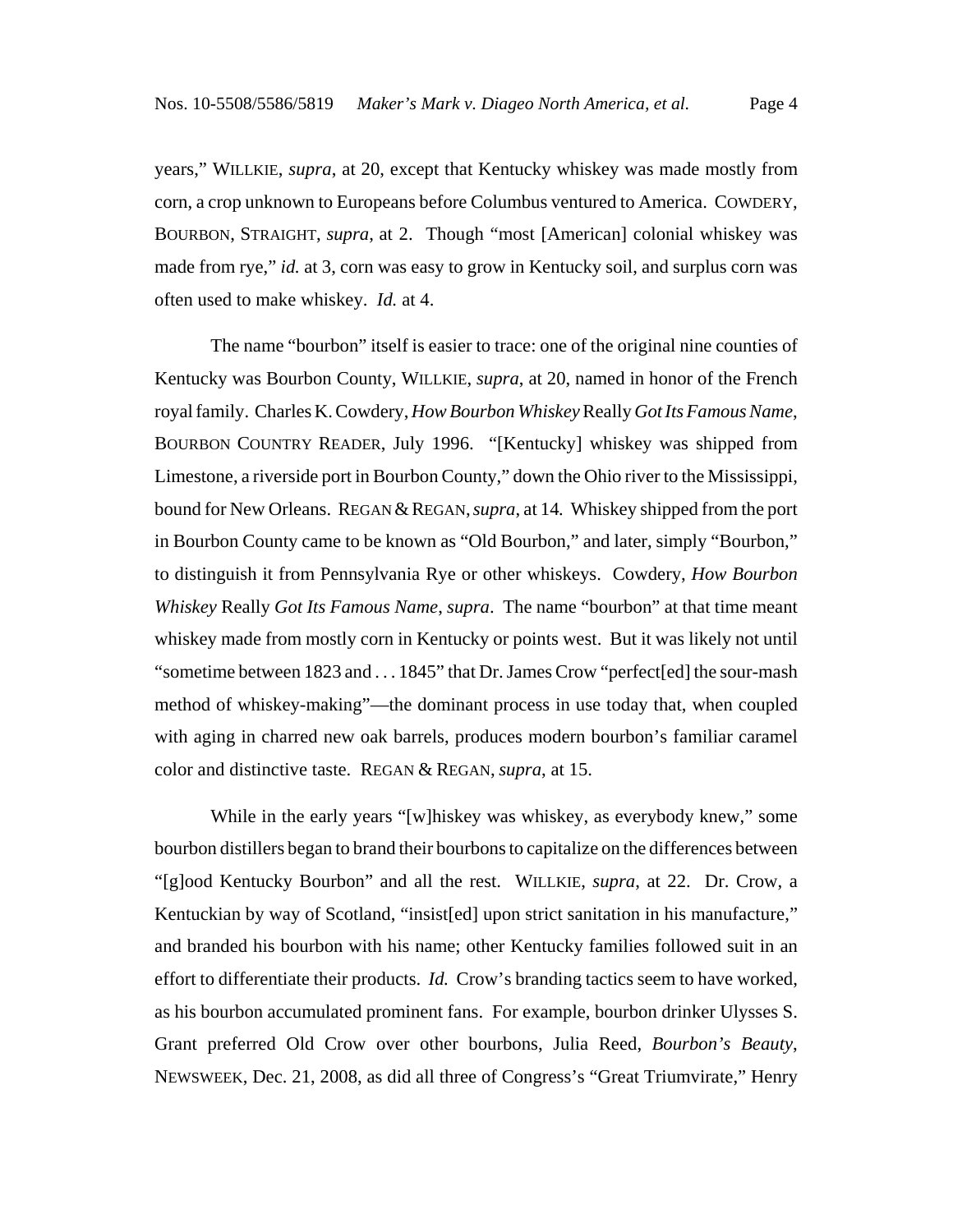Clay, John C. Calhoun, and Daniel Webster. GERALD CARSON & MIKE VEACH, THE SOCIAL HISTORY OF BOURBON 47 (2010).

Success attracts imitators, and in the late nineteenth century "rectifiers" began to crowd the market, selling "a product that they would call 'Kentucky Bourbon' using neutral spirits, flavoring agents and artificial coloring with only some aged whiskey in the product." Mike Veach, *The Taft Decision*, THE FILSON, Winter 2009, at 4. A hotly contested legal and lobbying war between the rectifiers and traditional "straight whiskey" distillers erupted, culminating in President William Taft's official interpretation, in 1909, of the 1906 Pure Food and Drug Act; Taft's interpretation settled the question of what spirits could be labeled as "whiskey." *Id.* The rectifiers lost and were required to label their product "imitation whiskey." *See id.*; *see also* H. Parker Willis, *What Whiskey Is*, MCCLURE'S MAGAZINE, 1909-10, at 687-903. The ruling only increased distillers' incentives to differentiate themselves and their products. "Before the Taft ruling, few brands were nationally known . . . . But, under the new regulations, labels had to tell both the process and materials of manufacture. Whiskey . . . now began to appear under distinctive labels, competing with other brands on its own merits." WILLKIE, *supra*, at 26. After Prohibition was repealed, the distilled spirits industry consolidated and matured, *id.* at 27, and bourbon continued to attract notable adherents. Ian Fleming, the writer who created the James Bond character that famously favored martinis, switched from martinis to bourbon as his drink of choice. John Pearson, *Rough Rise of a Dream Hero*, LIFE, Oct. 14, 1966, at 113, 126. And Harry S. Truman started his day with a walk followed by "a rubdown, a shot of bourbon, and a light breakfast." Univ. of Va. Miller Cntr., *Harry S. Truman: Family Life*, http://millercenter.org/president/truman/essays/biography/7.

In recognition of bourbon's unique place in American culture and commerce, and in the spirit of the Taft decision, Congress in 1964 designated bourbon as a "distinctive product[] of the United States," 27 C.F.R. § 5.22(l)(1), and prescribed restrictions on which distilled spirits may bear the label "bourbon." Federal regulations require that bourbon whiskey to, among other things, be aged in charred new oak barrels, contain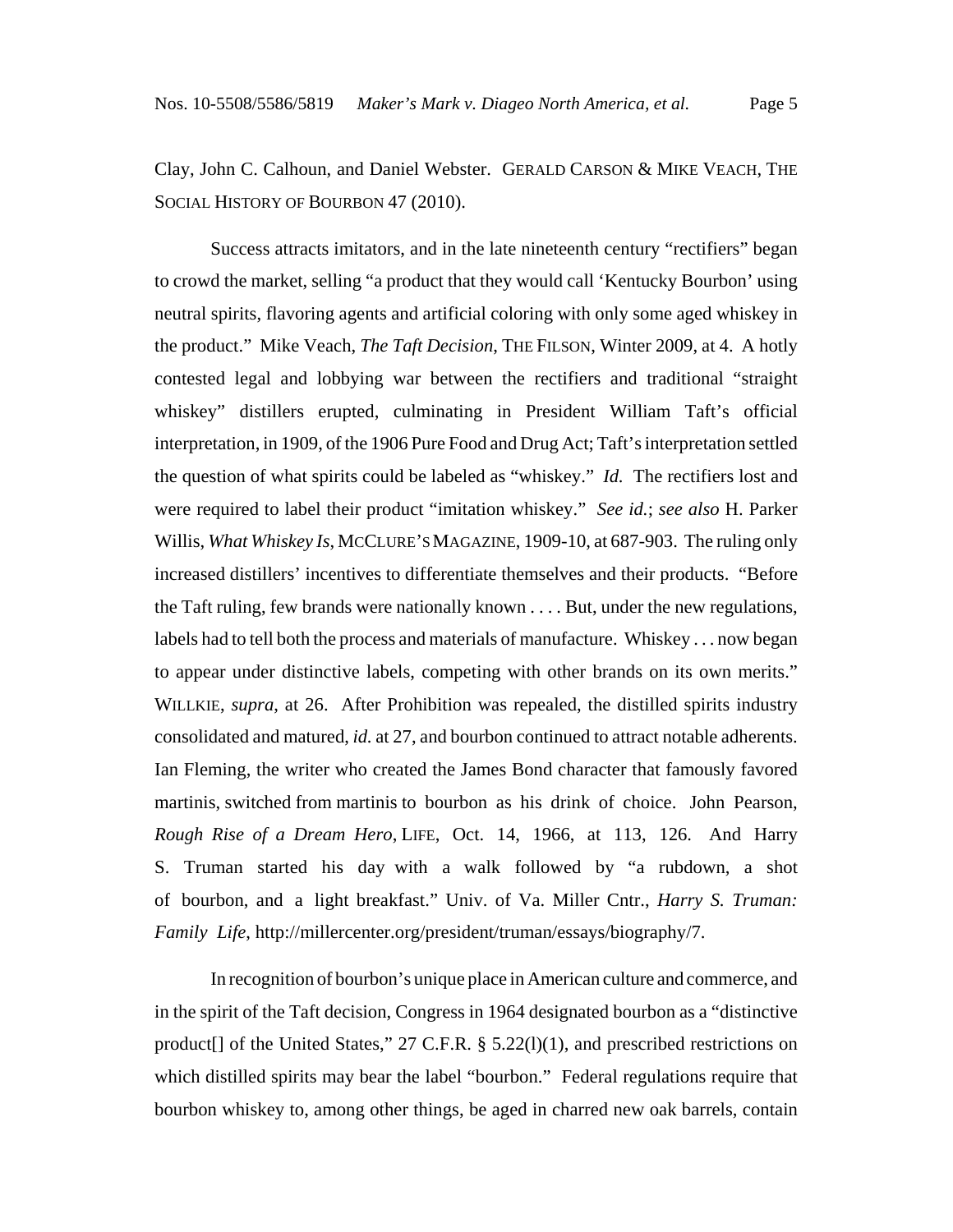certain proportions of mash ingredients, and be barreled and bottled at certain proofs. § 5.22(b). Importantly, whiskey made for consumption within the United States cannot be called bourbon unless it is made in the United States. § 5.22(l)(1)*.* While bourbon is strongly associated with Kentucky, and while "[ninety-five] percent of the world's supply of bourbon comes from Kentucky," Jessie Halladay*, Kentucky's Libation Vacations*, COURIER-J., Feb. 26, 2012, at D1, some notable bourbons are made in other states.**<sup>2</sup>**

Maker's Mark occupies a central place in the modern story of bourbon. The Samuels family, founder of the Maker's Mark distillery in Loretto, Kentucky, has produced whiskey in Kentucky nearly continuously from the eighteenth century through today. REGAN & REGAN,*supra*, at 161-62. Indeed, Robert Samuels (along with Jacob Beam, Basil Hayden, and Daniel Weller, all of whose surnames are familiar to bourbon connoisseurs) was one of Kentucky's early settlers. COWDERY, BOURBON, STRAIGHT, *supra*, at 4. Bill Samuels, Sr. formulated the recipe for Maker's Mark bourbon in 1953. His wife, Margie, conceived of the red dripping wax seal and used the family deep fryer to perfect the process of applying it. The company has bottled bourbon for commercial sale under the Maker's Mark name, and has used a red dripping wax seal on its Maker's Mark bourbon bottles, since 1958. Maker's Mark, and craft bourbon generally, garnered national attention when the *Wall Street Journal* published a front-page article about the bourbon, the red dripping wax seal, and the family behind it. David P. Garino, *Maker's Mark Goes Against the Grain to Make its Mark*, WALL ST. J., Aug. 1, 1980, at 1. In 1985, Maker's Mark registered a trademark for the dripping-wax-seal element of its trade dress, which it described as a "wax-like coating covering the cap of the bottle and trickling down the neck of the bottle in a freeform irregular pattern." The trademark is silent as to color, but Maker's Mark conceded in submissions before the district court that it sought only to enforce it as applied to the red dripping wax seal.

**<sup>2</sup>** For example, the A. Smith Bowman Distillery produces its "Virginia Gentleman" bourbon in Fredericksburg, Virginia. REGAN & REGAN, *supra*, at 146.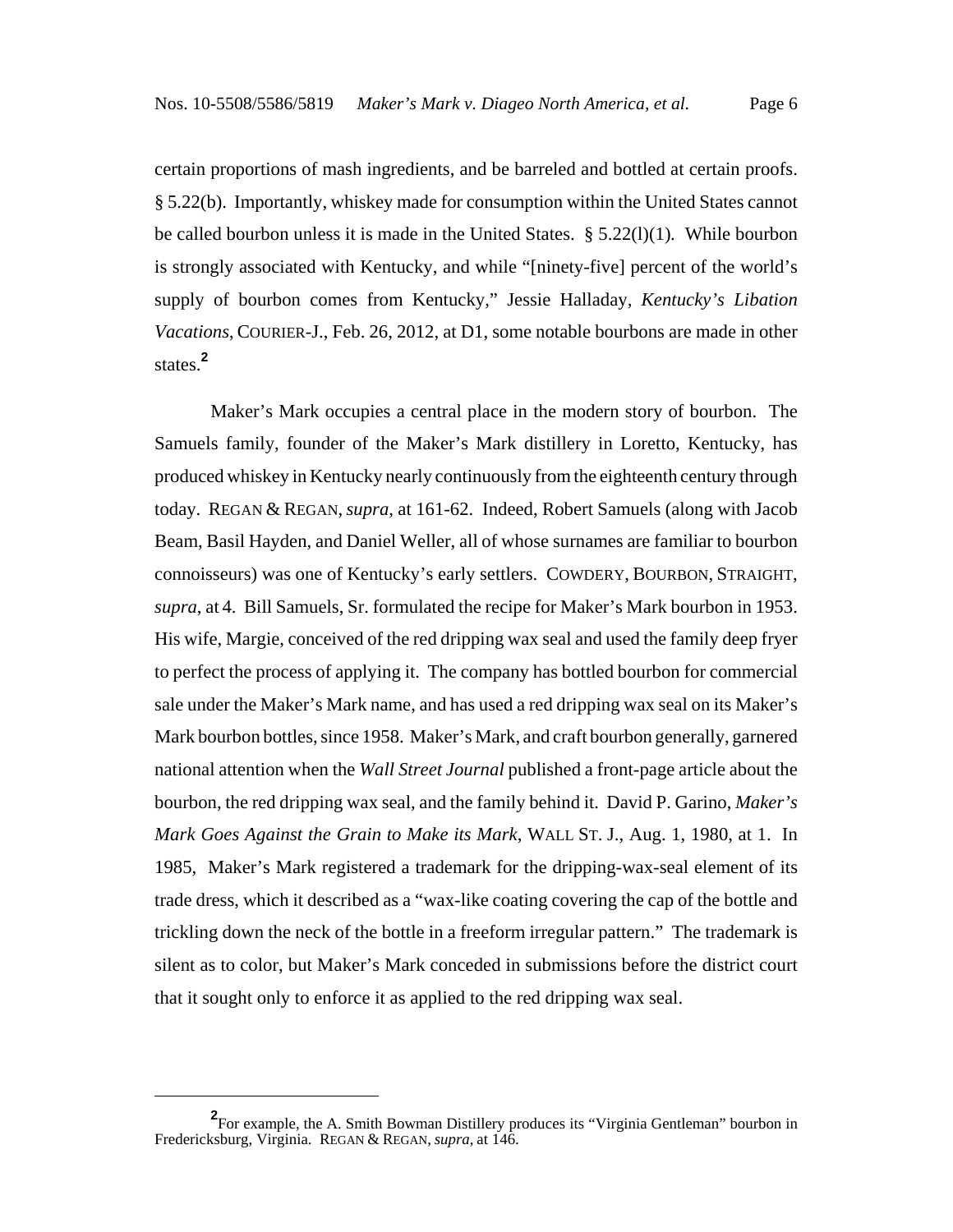Jose Cuervo produced a premium tequila, "Reserva de la Familia," beginning in 1995. The tequila bottle had a wax seal that was straight-edged and did not initially feature drips. By 2001, Cuervo had begun selling this tequila in the United States in bottles with a red dripping wax seal reminiscent of the Maker's Mark red dripping wax seal. In 2003, Maker's Mark instituted this suit against Casa Cuervo S.A. de C.V., Jose Cuervo International, Inc., Tequila Cuervo La Rojeña S.A. de C.V., and Diageo North America, Inc. claiming state and federal trademark infringement and federal trademark dilution; sometime thereafter, Cuervo discontinued use of the red dripping wax seal and reverted to a red straight-edged wax seal. In its suit, Maker's Mark sought damages, injunctions against dilution and infringement, and costs. Cuervo counterclaimed for cancellation of the Maker's Mark trademark.

After a six-day bench trial, the district court found that Maker's Mark's red dripping wax seal is a valid trademark and that Cuervo had infringed that trademark. Based on those findings, the district court enjoined Cuervo permanently "from using red dripping wax on the cap of a bottle in the sale, offering for sale, distribution or advertising of Cuervo tequila products at any locality within the United States." The district court found that Cuervo had not diluted the mark and denied Maker's Mark's claim for damages; the district court also denied Cuervo's counterclaim for cancellation of the mark. In a separate opinion, the district court awarded Maker's Mark some of its costs.

Cuervo appeals the district court's determination that the red dripping wax seal is not aesthetically functional, some of the district court's factual findings, its balancing of those findings in determining Cuervo had infringed, and its award of some of Maker's Mark's costs. Cuervo does not appeal the scope of the injunction.

## **II.**

#### A. Aesthetic Functionality

In a trademark case, this Court reviews a district court's factual findings for clear error and legal conclusions de novo. *Wynn Oil Co. v. Thomas*, 839 F.2d 1183, 1186 (6th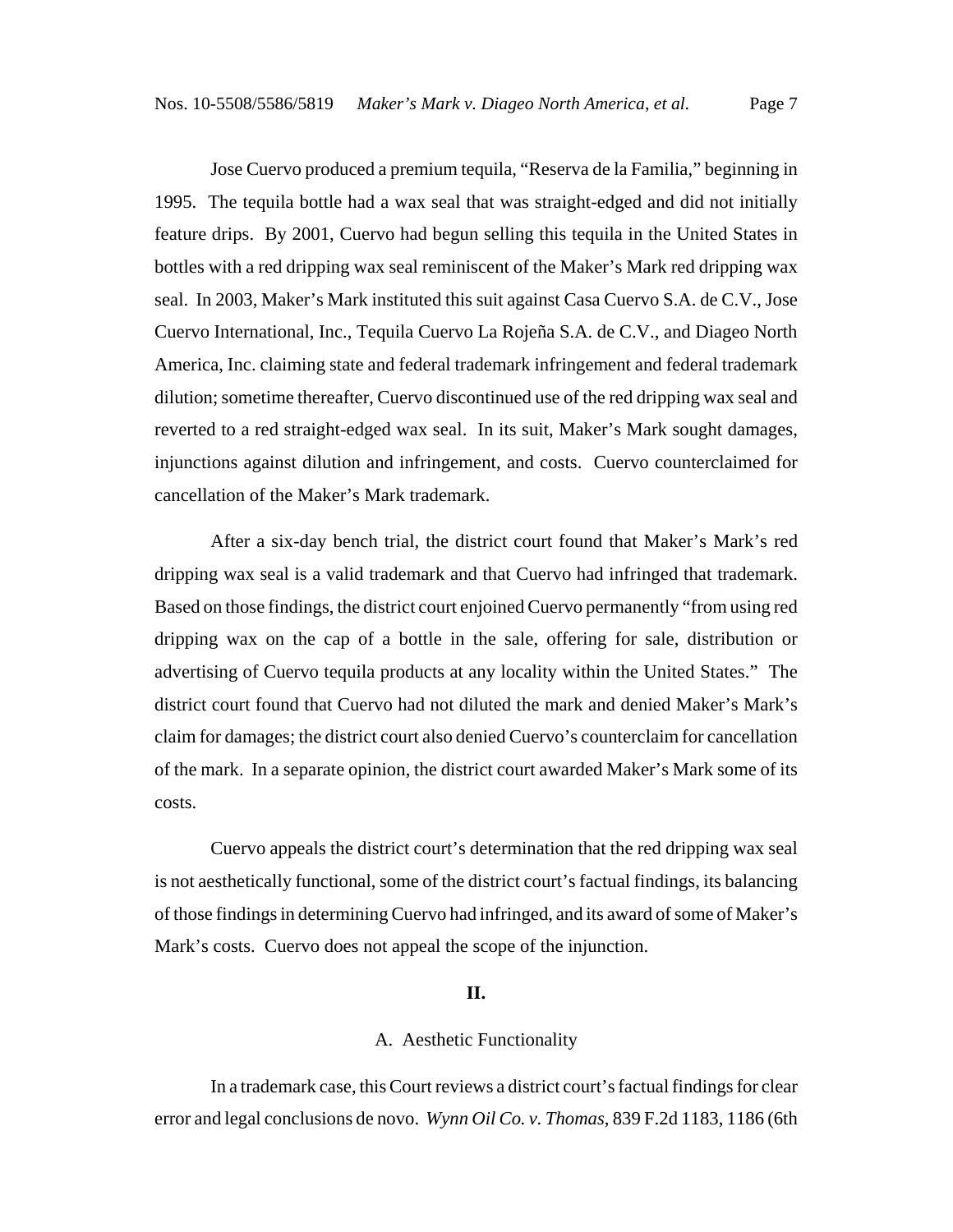Cir. 1988). For a trademark to be enforceable, it must be valid; one way to show a mark's validity is through its "incontestability." A trademark registered for five or more years becomes "incontestable" under 15 U.S.C. § 1065. Incontestability is "conclusive evidence of the validity of the registered mark," *id.* § 1115(b), except as to certain statutorily enumerated challenges, including the functionality of the mark, *id.* § 1115(b)(8). A registered mark may be found invalid if it is "functional." *See id.*; *id.*  $§ 1052(e)(5)$ . A trademark is functional "if it is essential to the use or purpose of the article or if it affects the cost or quality of the article." *Qualitex Co. v. Jacobson Prods. Co.*, 514 U.S. 159, 165 (1995) (internal quotation marks omitted). A trademark may be determined to be functional under traditional functionality doctrine, as in *Qualitex*. Cuervo also argued the seal was functional under an additional functionality doctrine, "aesthetic functionality." The district court concluded that the red dripping wax seal was not functional under either doctrine and that the mark was valid.

Cuervo appeals only the district court's ruling as to aesthetic functionality, arguing that the red dripping wax seal is aesthetically functional, and therefore the mark is not enforceable. The Supreme Court has discussed the concept of aesthetic functionality in dicta, noting that "[i]t is proper to inquire into a significant non-reputation-related disadvantage in cases of [aesthetic] functionality." *TrafFix Devices, Inc. v. Marketing Displays, Inc.*, 532 U.S. 23, 33 (2001) (internal quotation marks omitted). We have interpreted this dicta to propose that, "where an aesthetic feature (like color), serves a significant function . . . courts should examine whether the exclusive use of that feature by one supplier would interfere with legitimate competition." *Antioch Co. v. W. Tramming Corp.*, 347 F.3d 150, 155 (6th Cir. 2003). It seems we have not yet plainly stated which test we would apply under aesthetic functionality doctrine, *see Abercrombie & Fitch Stores, Inc. v. Am. Eagle Outfitters, Inc.*, 280 F.3d 619, 641 n.16 and 642-43, or that we have even adopted aesthetic functionality doctrine at all, *Antioch Co.*, 347 F.3d at 155-56 (questioning the validity of aesthetic functionality doctrine in the Sixth Circuit). We need not decide these questions today.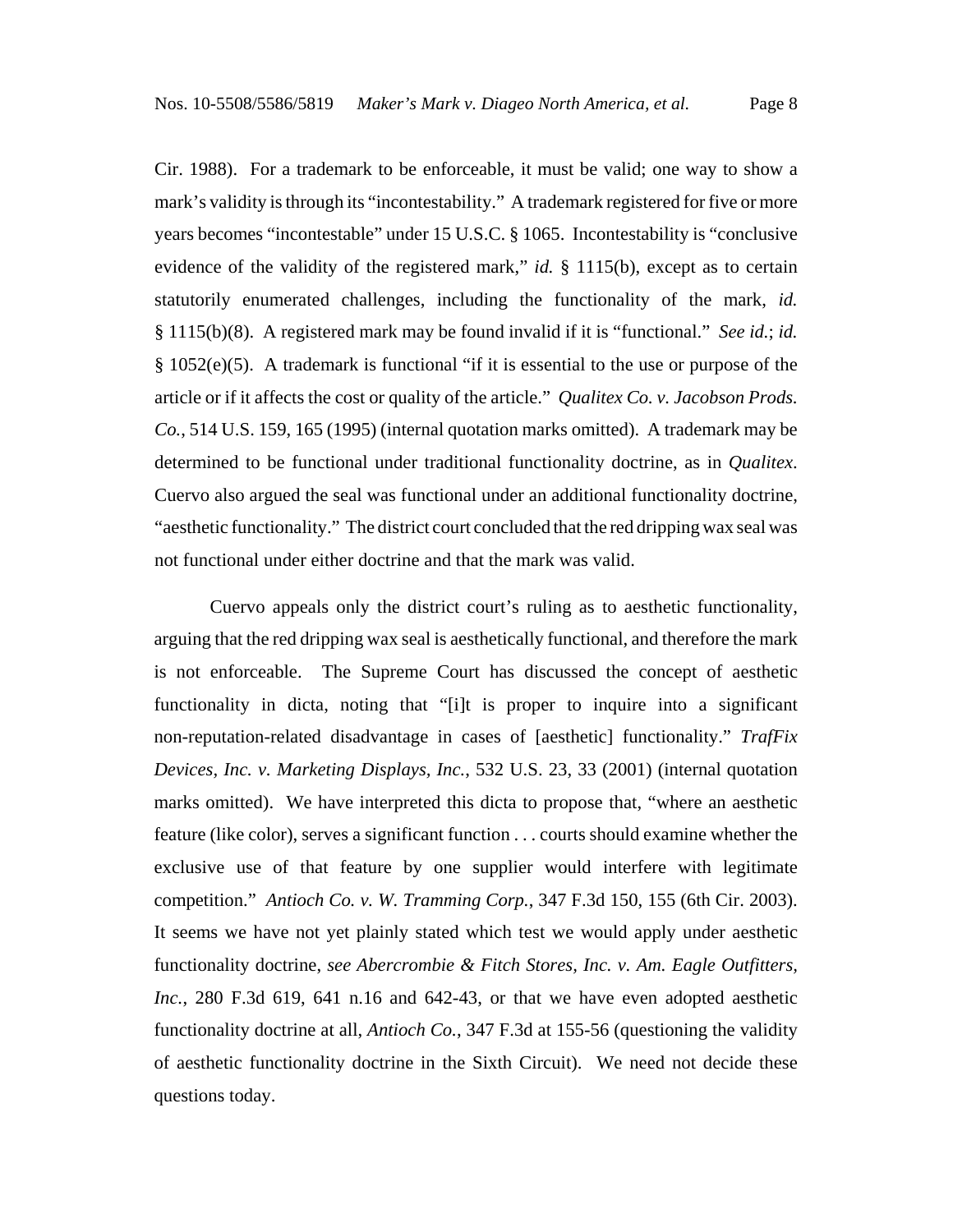Under the competition theory of functionality adopted by the Sixth Circuit, we have considered two different tests, *Abercrombie*, 280 F.3d at 641 n.16 and 642 (citations and internal quotation marks omitted), to determine whether a trademark is functional and, thus, not enforceable:

The test for comparable alternatives asks whether trade-dress protection of certain features would nevertheless leave a variety of comparable alternative features that competitors may use to compete in the market. If such alternatives do not exist, the feature is functional; but if such alternatives do exist, then the feature is not functional . . . . The effective competition test asks . . . whether trade dress protection for a product's feature would hinder the ability of another manufacturer to compete effectively in the market for the product. If such hindrance is probable, then the feature is functional and unsuitable for protection. If the feature is not a likely impediment to market competition, then the feature is nonfunctional and may receive trademark protection.

The inquiry in both tests is factual in nature. *See id.*

Even assuming we were to recognize aesthetic functionality doctrine, regardless of which test we would apply under that doctrine, the outcome is the same. Under either test, Cuervo's appeal on this claim does not succeed. The district court was not convinced "that it would be difficult or costly for competitors to design around" the mark and we do not disagree. There is more than one way to seal a bottle with wax to make it look appealing, and so Cuervo fails the comparable alternatives test. As to the effective competition test, the district court found that "red wax is not the only pleasing color of wax . . . nor does it put competitors at a significant non-reputation related disadvantage to be prevented from using red dripping wax." The district court's findings are not clearly erroneous, and, based on those findings, Cuervo fails either test.

#### B. Factual Findings under *Frisch*

We have recognized four kinds of trademark infringement: palming off, confusion of sponsorship (also known as "association"), reverse confusion of sponsorship, and dilution. *Ameritech, Inc. v. Am. Info. Techs. Corp.*, 811 F.2d 960, 964- 65 (6th Cir. 1987). As the district court correctly noted, Maker's Mark focuses on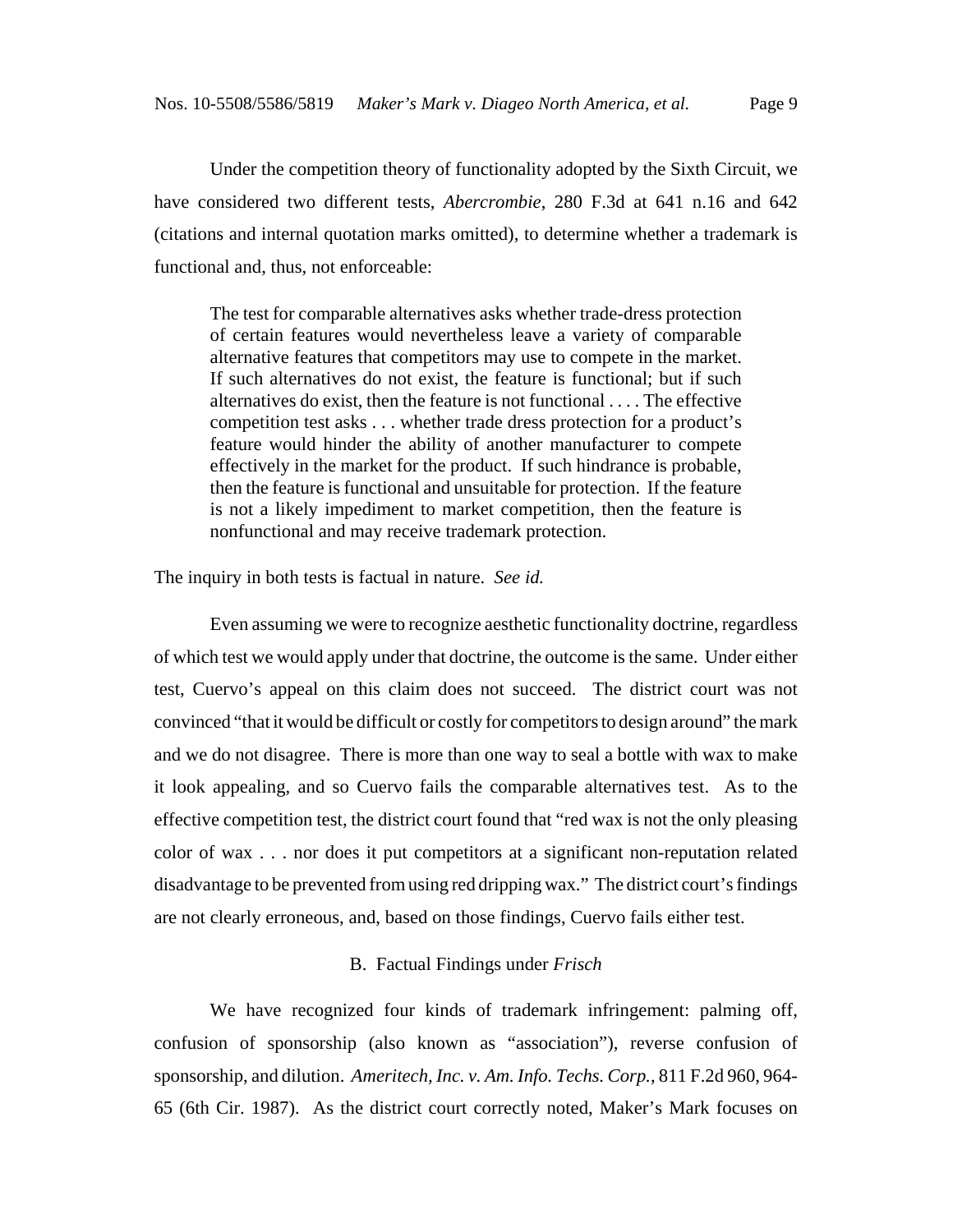"confusion of sponsorship." Maker's Mark does not appeal the district court's adverse ruling on its dilution claim. Confusion of sponsorship "occurs where the goods do not directly compete. In this situation, the goods are unrelated enough that no inference arises that they originated from the same source, but the similarity of the trademarks erroneously suggests a connection between the sources." *Id.* at 964. In any case, a court considering a claim for trademark infringement must determine the likelihood of consumer confusion. The factors the court should consider are: "1. strength of the plaintiff's mark; 2. relatedness of the goods; 3. similarity of the marks; 4. evidence of actual confusion; 5. marketing channels used; 6. likely degree of purchaser care; 7. defendant's intent in selecting the mark; [and] 8. likelihood of expansion of the product lines." *Frisch's Rests., Inc. v. Elby's Big Boy, Inc.*, 670 F.2d 642, 648 (6th Cir. 1982) (quoting *Toho Co., Ltd. v. Sears, Roebuck & Co.*, 645 F.2d 788, 790 (9th Cir. 1981)).

We review the district court's factual findings under *Frisch* for clear error. *Tumblebus Inc. v. Cranmer*, 399 F.3d 754, 764 (6th Cir. 2005). We assess each factor with respect to the relevant consumer market; potential buyers of the "junior" product (here, Cuervo's Reserva de la Familia) are the relevant consumers. *Leelanau Wine Cellars, Ltd. v. Black & Red, Inc.*, 502 F.3d 504, 518 (6th Cir. 2007). Cuervo appeals the district court's findings on only three of the eight *Frisch* factors: strength, similarity, and actual confusion.

#### 1. Strength

To evaluate the strength factor under the *Frisch* analysis, this Court "focuses on the distinctiveness of a mark and its recognition among the public." *Therma-Scan, Inc. v. Thermoscan, Inc.*, 295 F.3d 623, 631 (6th Cir. 2002). One leading commentator usefully characterizes this evaluation as encompassing two separate components: (1) "conceptual strength," or "placement of the mark on the spectrum of marks," which encapsulates the question of inherent distinctiveness; and (2) "commercial strength" or "the marketplace recognition value of the mark." 2J.THOMAS MCCARTHY, MCCARTHY ON TRADEMARKS AND UNFAIR COMPETITION § 11.83 (4th ed.). In other words, "[a] mark is strong if it is highly distinctive, i.e., if the public readily accepts it as the hallmark of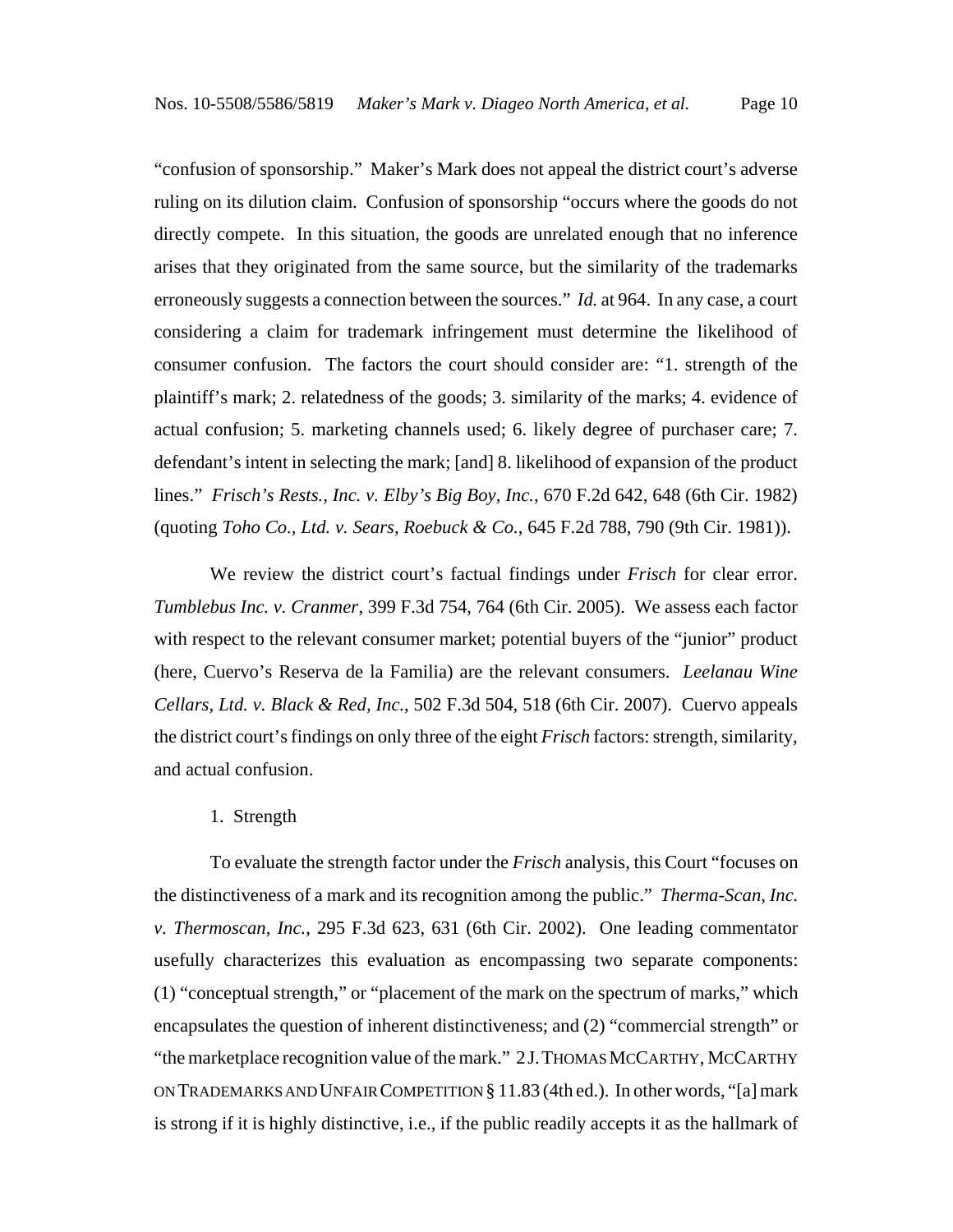a particular source; it can become so because it is unique, because it has been the subject of wide and intensive advertisement, or because of a combination of both." *Homeowners Grp. v. Home Mktg. Specialists, Inc.*, 931 F.2d 1100, 1107 (6th Cir. 1991) (internal quotation marks omitted).

Because the strength of a trademark for purposes of the likelihood-of-confusion analysis depends on the interplay between conceptual and commercial strength, the existence of inherent distinctiveness is not the end of the inquiry. *See Therma-Scan, Inc.*, 295 F.3d at 631-32 (noting that a mark can be inherently distinctive but not especially strong if it fails to attain broad public recognition); *Homeowners Grp., Inc.*, 931 F.2d at 1107 ("The District Court's finding that HMS was an arbitrary and inherently distinctive mark is only a first step in determining the strength of a mark in the marketplace."); *see also* MCCARTHY, *supra* § 11:83 ("[T]he true relative strength of a mark can only fully be determined by weighing [both] aspects of strength."). Thus, although inherent distinctiveness may provide powerful support for the strength of a mark, the full extent of that support nonetheless depends on the scope of commercial recognition.

Here, the district court appropriately evaluated both components of the strength factor. From the physical characteristics of the mark, the district court specifically found the red dripping wax seal to be inherently distinctive based on its uniqueness and its potential to "draw in the customer" in an unusual manner. This finding of conceptual strength is bolstered by the mark's status as "incontestable," which entitles it to a presumption of strength, though the relative import of that presumption within the overall strength analysis still requires an analysis of "whether the mark is distinctive and well-known in the general population." *Therma-Scan, Inc.*, 295 F.3d at 632; *see also Wynn Oil*, 839 F.2d at 1187. As to commercial recognition, the district court found the seal "acquired secondary meaning through fifty years of use, extensive advertising and consumer recognition."**<sup>3</sup>** The district court also found that Maker's Mark's advertising

**<sup>3</sup>**In light of the district court's finding that the mark is inherently distinctive, it did not need to consider secondary meaning. *See Two Pesos, Inc. v. Taco Cabana, Inc.*, 505 U.S. 763, 769 (1992) ("The general rule regarding distinctiveness is clear: An identifying mark is distinctive and capable of being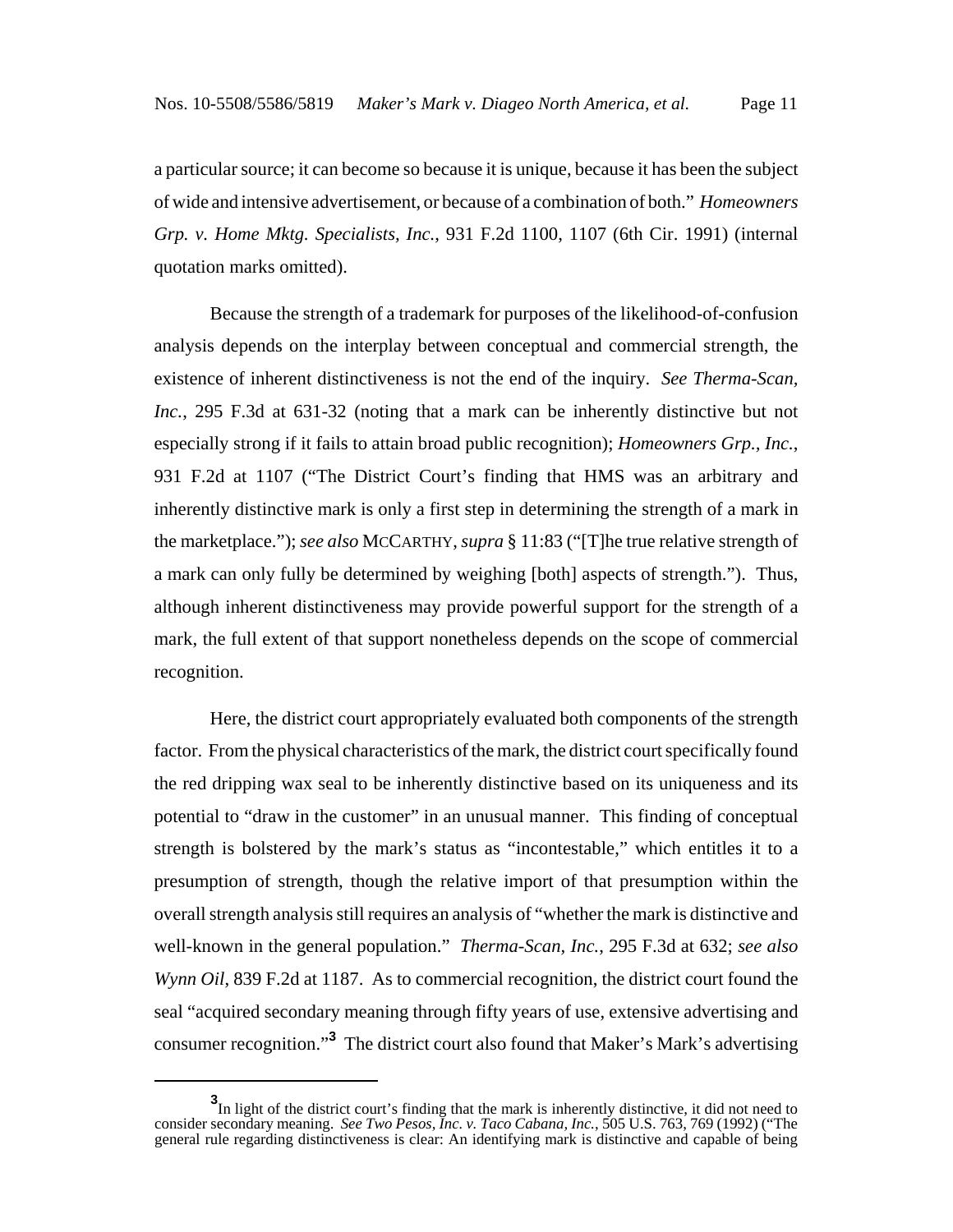was intensive, citing the extent of its advertising budget that "focuses almost entirely on branding the red dripping wax," as well as the significant public attention that the wax seal has received through the media. In further support of these findings, the district court also cited studies showing significant amounts of consumer dialogue about the brand, as well as a high level of recognition among both whiskey drinkers and distilledspirits drinkers more generally.

Cuervo argues that the district court erred in its evaluation of the strength of the mark by (1) disregarding third-party use of red dripping wax seals; (2) failing to give proper weight to the lack of a survey regarding recognition of the red dripping wax seal; (3) relying in its analysis on Maker's Mark's advertisements without apparent evidence of their dates or circulation; and (4) relying on evidence of the strength of the mark in the overbroad group of distilled spirits drinkers instead of prospective Reserva purchasers.

We recognize that "extensive third-party uses of a trademark [may] substantially weaken the strength of a mark." *Homeowners Grp.*, 931 F.2d at 1108; *Herman Miller, Inc. v. Palazzetti Imps. & Exps., Inc.*, 270 F.3d 298, 317 (6th Cir. 2001) (noting the possibility that the strength of a plaintiff's mark may be "'weakened' by widespread use in the market," causing the mark to "lose its significance as an indication of source." (quoting MCCARTHY, *supra* § 17:17)). Contrary to Cuervo's argument, the district court *did* consider evidence of third-party use of similar seals on distilled spirits, but rejected that evidence as limited and unconvincing because it concerned seals used on all distilled spirits; the court found that the relevant use of the seals is limited to the "relevant market," and not among all distilled spirits. We agree with the district court's finding and reasoning.

Next, while "survey evidence is the most direct and persuasive evidence" of whether a mark has acquired secondary meaning, "consumer surveys . . . are not a

protected if it *either* (1) is inherently distinctive *or* (2) has acquired distinctiveness through secondary meaning."). The district court's findings on secondary meaning, however, are nonetheless relevant to the broader questions of commercial recognition and overall strength. *See* MCCARTHY, *supra* § 11:83 (distinguishing between the analyses used to determine secondary meaning and strength).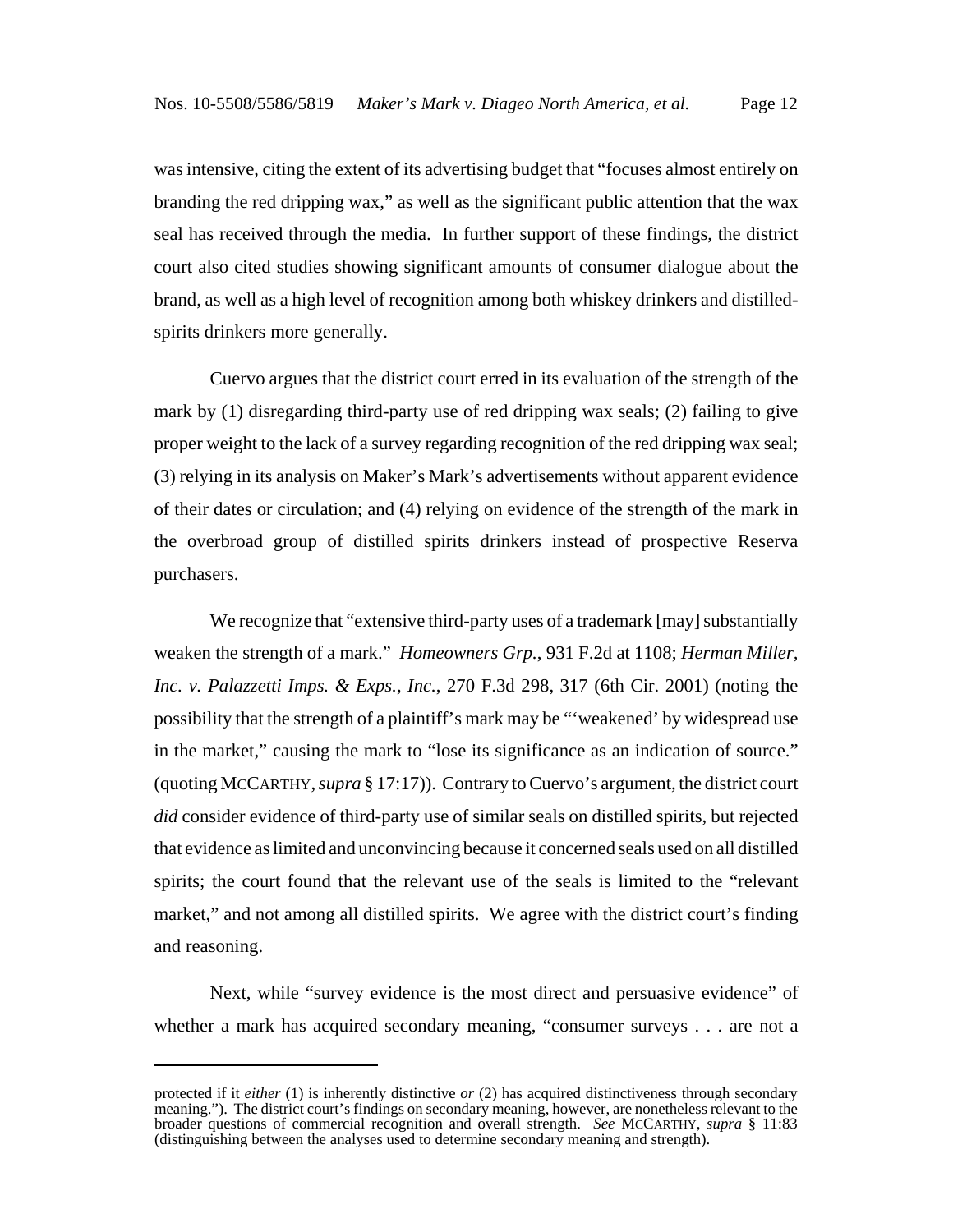prerequisite to establishing secondary meaning." *Herman Miller, Inc.*, 270 F.3d at 312, 315 (citations and internal quotation marks omitted). Nor is such evidence indispensable to the broader question of commercial recognition. In light of the abundance of other evidence demonstrating market recognition, such as Maker's Mark's extensive marketing efforts focusing on the red dripping wax seal and its widespread publicity, it was not clear error for the district court to overlook the lack of survey evidence because that evidence was not determinative of the strength of the mark.

As to the district court's consideration of advertising evidence, the district court discussed the nature of the advertising and found that advertising efforts by Maker's Mark usually focus directly on the red dripping wax seal. As the record and the district court's opinion show, the district court had before it, and considered, an abundance of Maker's Mark advertisements that specifically feature the red dripping wax seal. Moreover, these advertisements were recent, relevant, and strong enough to convince *Business Week*, in 2002, to declare the dripping wax seal "one of the most recognizable branding symbols in the world," and CBS Sunday Morning, in 2008, to refer to the process by which the seal is applied as the "famous dip in red sealing wax." These findings support the district court's ultimate conclusion regarding the breadth of market recognition of Maker's Mark's trademarked red dripping wax seal.

Finally, as to the district court's discussion of evidence of the mark's strength within the broader group of distilled spirits drinkers, the district court considered, but did not rest its holding on, this evidence. Instead, the district court based its holding primarily on the seal's "unique design and [Maker's Mark's] singular marketing efforts." We therefore find no error here.

In sum, none of Cuervo's arguments undermines the district court's finding "that the Maker's Mark red dripping wax seal is an extremely strong mark due to its unique design and the company's singular marketing efforts." We therefore conclude that the district court did not clearly err in its evaluation of the strength of the red dripping wax seal.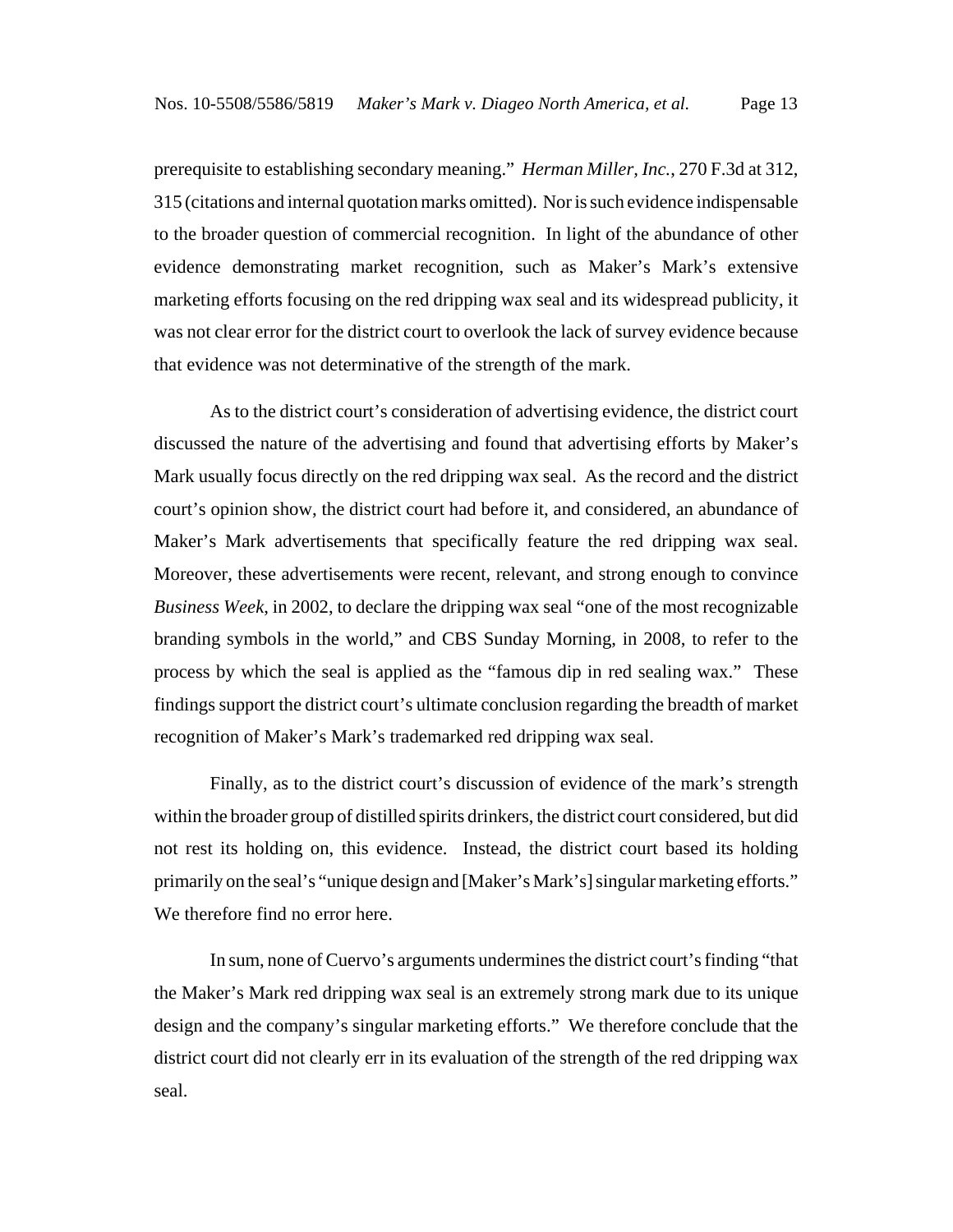#### 2. Similarity

In assessing similarity, "courts must determine whether a given mark would confuse the public when viewed alone, in order to account for the possibility that sufficiently similar marks may confuse consumers who do not have both marks before them but who may have a general, vague, or even hazy, impression or recollection of the other party's mark." *Daddy's Junky Music Stores, Inc. v. Big Daddy's Family Music Cntr.*, 109 F.3d 275, 283 (6th Cir. 1997) (internal quotation marks omitted). The district court found this factor "narrowly favor[s] Maker's Mark," and found that, though "[v]ery few consumers . . . would buy one product believing it was the other," the seals were facially similar. The district court examined the two seals and found that "nothing on the products *other than* the red dripping wax . . . would suggest an association between the two."

Cuervo focuses its argument on the relevance of the house marks—product labels identifying the name of the manufacturer—on the bottles. We have held that the presence of a house mark can decrease the likelihood of confusion. *Therma-Scan, Inc.*, 295 F.3d at 634 ("[T]he presence of [a house mark on a product] does not eliminate the similarity between the trademarks. Instead, this labeling diminishes the likelihood of confusion created by the comparable marks and reduces the importance of this factor."); *AutoZone, Inc. v. Tandy Corp.*, 373 F.3d 786, 797 (6th Cir. 2004) ("The co-appearance of a junior mark and a house mark is not dispositive of dissimilarity, but it is persuasive."). The district court concluded that this consideration is not "as important in an association case, when the two products are related enough that one might associate with or sponsor the other and still use their own house mark."

In *AutoZone*, we found that the proximity of the Radio Shack house mark to the "POWERZONE" mark would alleviate any confusion between POWERZONE and AUTOZONE marks. *AutoZone* does not, however, stand for the proposition that the presence of a house mark always has significant weight in the similarity analysis; it merely states that presence of a house mark is a factor to be considered in the evaluation of similarity and, depending on the facts of the case, may be significant to the overall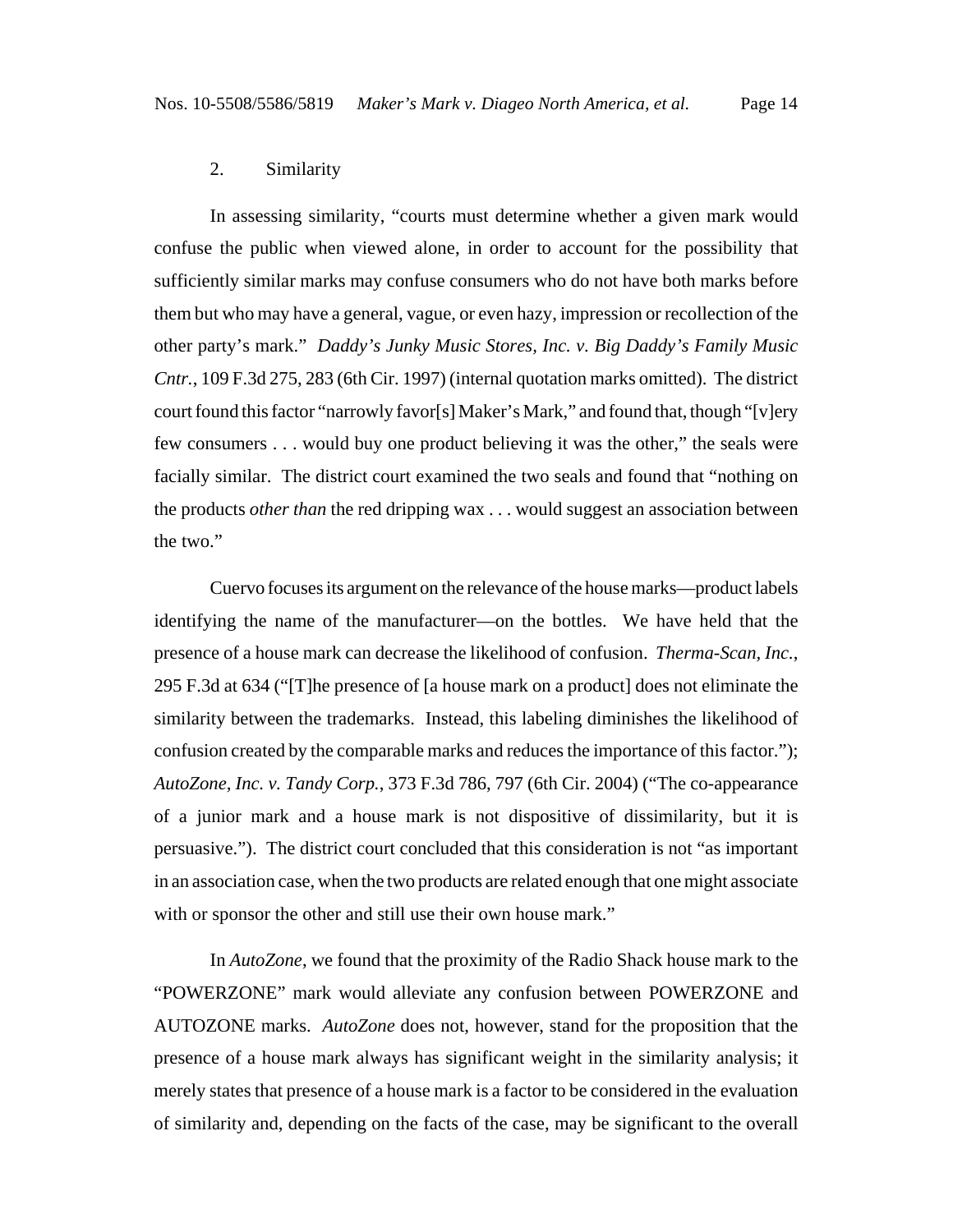likelihood of confusion. *AutoZone, Inc.*, 373 F.3d at 796-97. Furthermore, the district court's analysis in this case highlights two factors that diminish the significance of the house marks in the present context. First, testimony in the record indicates that many consumers are unaware of the affiliations between brands of distilled spirits, and that some companies produce multiple types of distilled spirits, which supports the district court's assessment here. Second, the presence of a house mark, as the district court correctly noted, is more significant in a palming off case than in an association case—as the district court reasoned, in an association case "when the two products are related enough . . . one might associate with or sponsor the other and still use their own house mark." Accordingly, the district court did not clearly err in its factual findings under this factor, and we adopt its findings.

# 3. Actual Confusion

The district court stated that "neither party produced meaningful evidence related to actual confusion" and concluded that the lack of evidence was "neutral." The district court reasoned that, though evidence of actual confusion might have been obtainable if it existed, Cuervo sold Reserva for a limited time and in limited quantities, and so the district court did not place weight on the fact that Maker's Mark did not furnish "meaningful" evidence of actual confusion. Despite Cuervo's arguments to the contrary, this finding falls squarely within this Circuit's case law. Though "[e]vidence of actual confusion is undoubtedly the best evidence of likelihood of confusion . . . a lack of such evidence is rarely significant." *Daddy's*, 109 F.3d at 284 (citation and internal quotation marks omitted).Here, the Reserva product was sold for a short time and in limited quantities; under these circumstances, it is reasonable that no meaningful evidence of actual confusion was available. The district court did not clearly err in finding the lack of actual confusion evidence non-determinative, and we adopt its findings.

### C. Balancing the *Frisch* Factors

We "review *de novo* the legal question of whether [the district court's *Frisch* factual findings] constitute a likelihood of confusion." *Tumblebus Inc.*, 399 F.3d at 764 (quoting *Champions Golf Club, Inc. v. The Champions Golf Club, Inc.,* 78 F.3d 1111,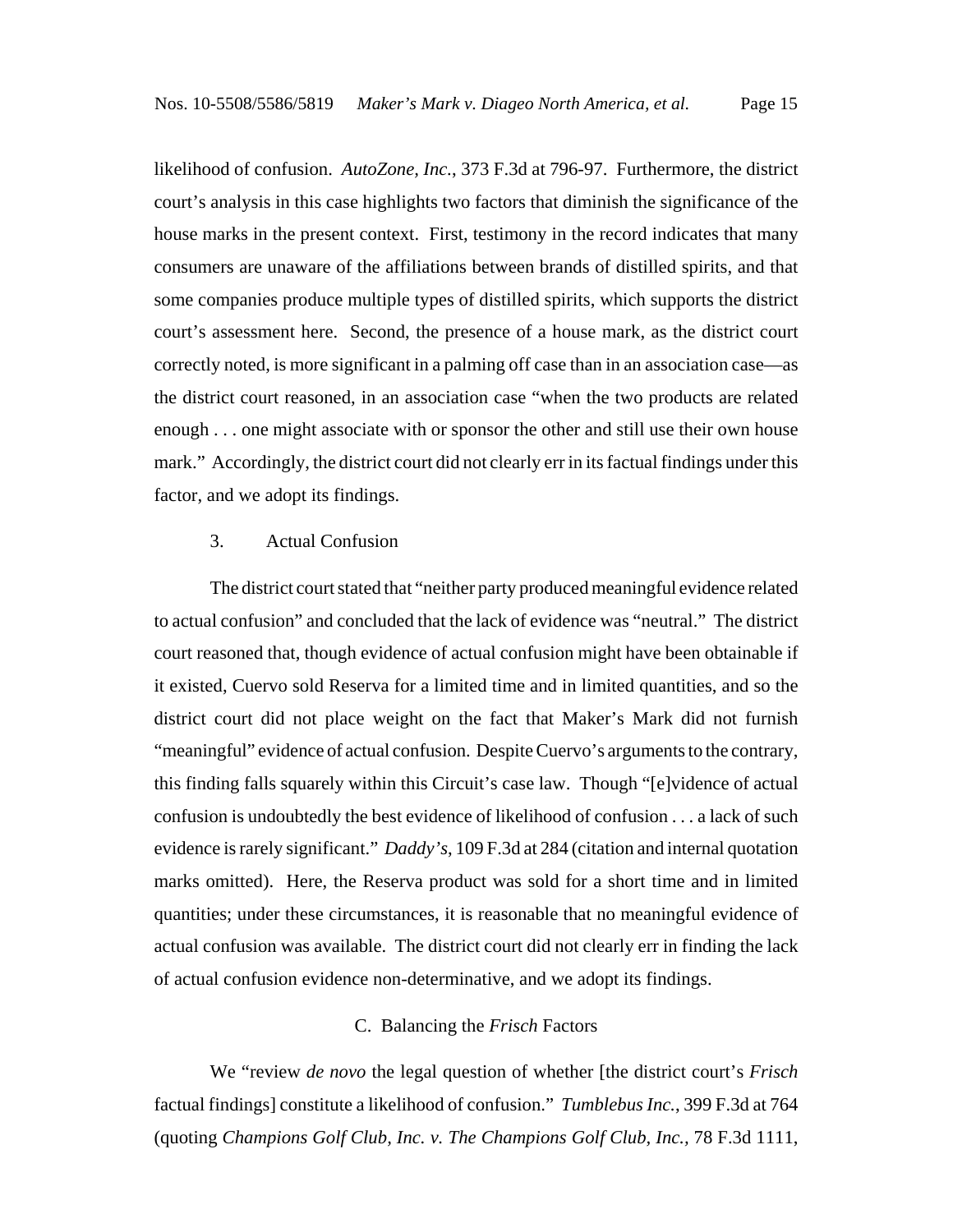1116 (6th Cir. 1996)) (internal quotation marks omitted). Because we find above that the district court did not reversibly err in its factual findings on the three disputed factors—strength, similarity, and actual confusion—and because the parties do not dispute the district court's factual findings under the remaining five factors, we adopt all of the district court's factual findings and balance them de novo.

**1. Strength**. The district court found the evidence of the strength of the mark heavily favored Maker's Mark. We have held that the strength of the mark supplies the weight it should be accorded in balancing. In general, "[t]he stronger the mark, all else equal, the greater the likelihood of confusion." *AutoZone*, 373 F.3d at 794 (alteration in original) (quoting *Homeowners Grp., Inc.*, 931 F.2d at 1107). Because the district court found the mark at issue here to be "extremely strong," the strength factor is weighed very heavily.

**2. Relatedness of the goods**. The district court found the goods were somewhat related because they were part of the same broad category of high-end distilled spirits, but not fully related because the Cuervo product was priced at \$100 per bottle, while Maker's Mark sold for \$24 per bottle. Where the goods are "somewhat related but not competitive, the likelihood of confusion will turn on other factors." *Daddy's*, 109 F.3d at 282. Here, the district court found that the products are somewhat related. We accord this factor little weight because the products are competitive only within a very broad category and are only somewhat related; it is thus more appropriate to concentrate the weight of our balancing analysis on other factors.

**3. Similarity**. The district court found the similarity factor "narrowly favors Maker's [Mark]." "The similarity of the senior and junior marks is 'a factor of considerable weight.'" *AutoZone*, 373 F.3d at 795 (quoting *Daddy's*, 109 F.3d at 283).

**4. Actual confusion**. As discussed above, "a lack of such evidence is rarely significant, and the factor of actual confusion is weighted heavily only where there is evidence of past confusion, or perhaps, when the particular circumstances indicate such evidence should have been available." *Daddy's*, 109 F.3d at 284 (internal quotation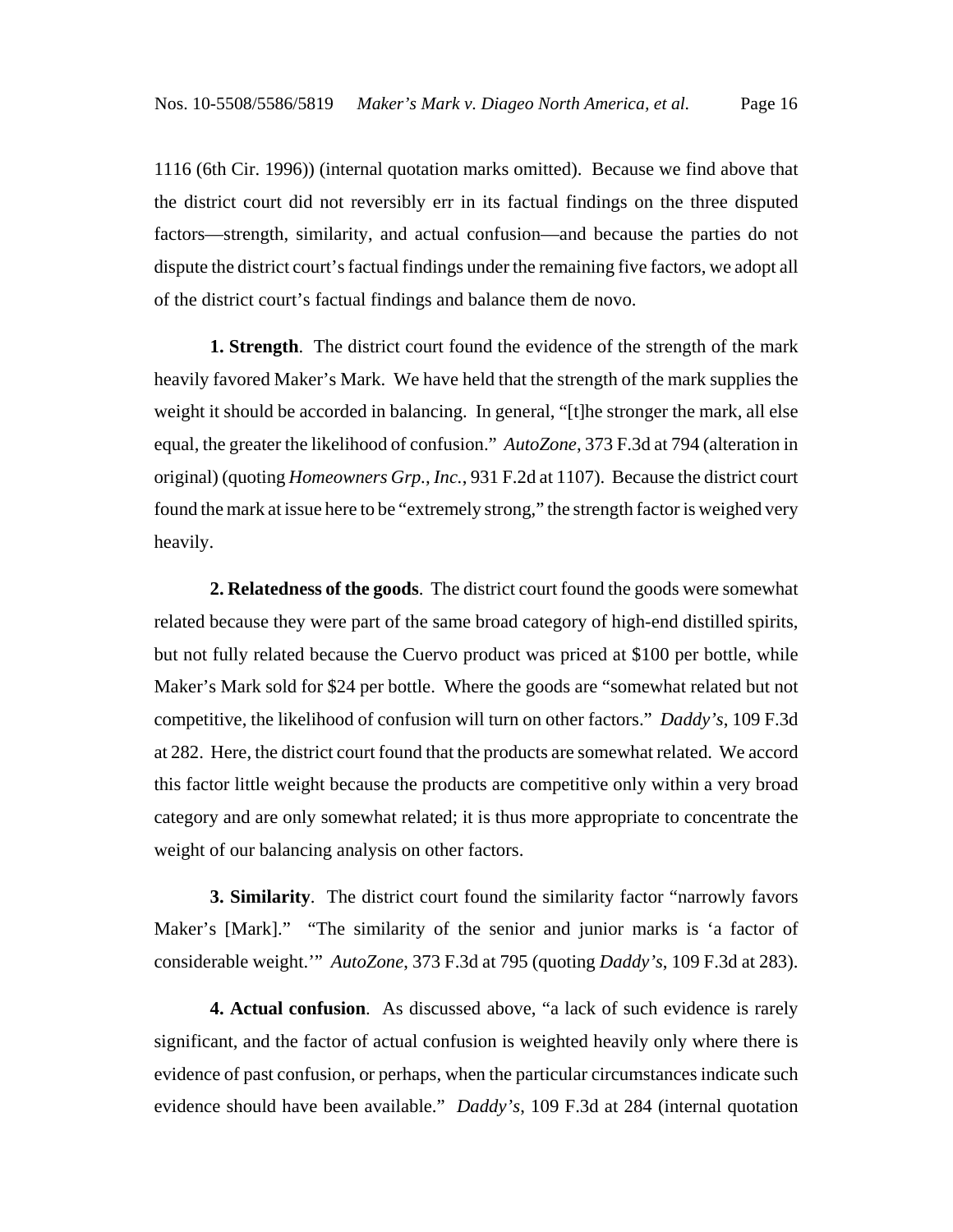marks omitted). The district court found that this factor was neutral. As we noted, the Reserva product was sold for a short time and in limited quantities; under these circumstances, we give the lack of evidence of actual confusion little weight.

**5. Marketing channels used by the parties**. The court found the channels "similar in some ways and dissimilar in others. Perhaps this factor marginally favors Maker's Mark." The weight of this factor will not add much to a finding of infringement because of the equivocal nature of the district court's factual findings. We accord this factor very little weight.

**6. Likely degree of purchaser care**. The district court found this factor "clearly favors" Cuervo because of the degree of care potential tequila customers would exercise in purchasing a \$100 bottle of Reserva; knowledgeable bourbon customers would also exercise similar care and, further, know that Maker's Mark sells only one kind of liquor. This factor, though strongly in favor of Cuervo, is not dispositive. "[C]onfusingly similar marks may lead a purchaser who is extremely careful and knowledgeable . . . to assume nonetheless that the seller is affiliated with or identical to the other party." *Id.* at 286. For these reasons, we give this factor substantial weight.

**7. Intent**. The district court found Cuervo did not intend to infringe, but we give no weight to this finding because "[i]ntent is an issue whose resolution may benefit only the cause of the senior user, not of an alleged infringer." *Leelanau*, 502 F.3d at 520 (internal quotation marks omitted).

**8. Likelihood of expansion of product lines**. The district court found this factor was neutral where neither party put forth evidence of significant expansion plans. Because a "strong possibility that either party will expand his business to compete with the other . . . will weigh in favor of finding that the present use is infringing," *Daddy's*, 109 F.3d at 287 (internal quotation marks omitted), a finding of little evidence of expansion plans is accorded little to no weight, but does not weigh against Maker's Mark, who, by this test, would benefit by any significant evidentiary showing under this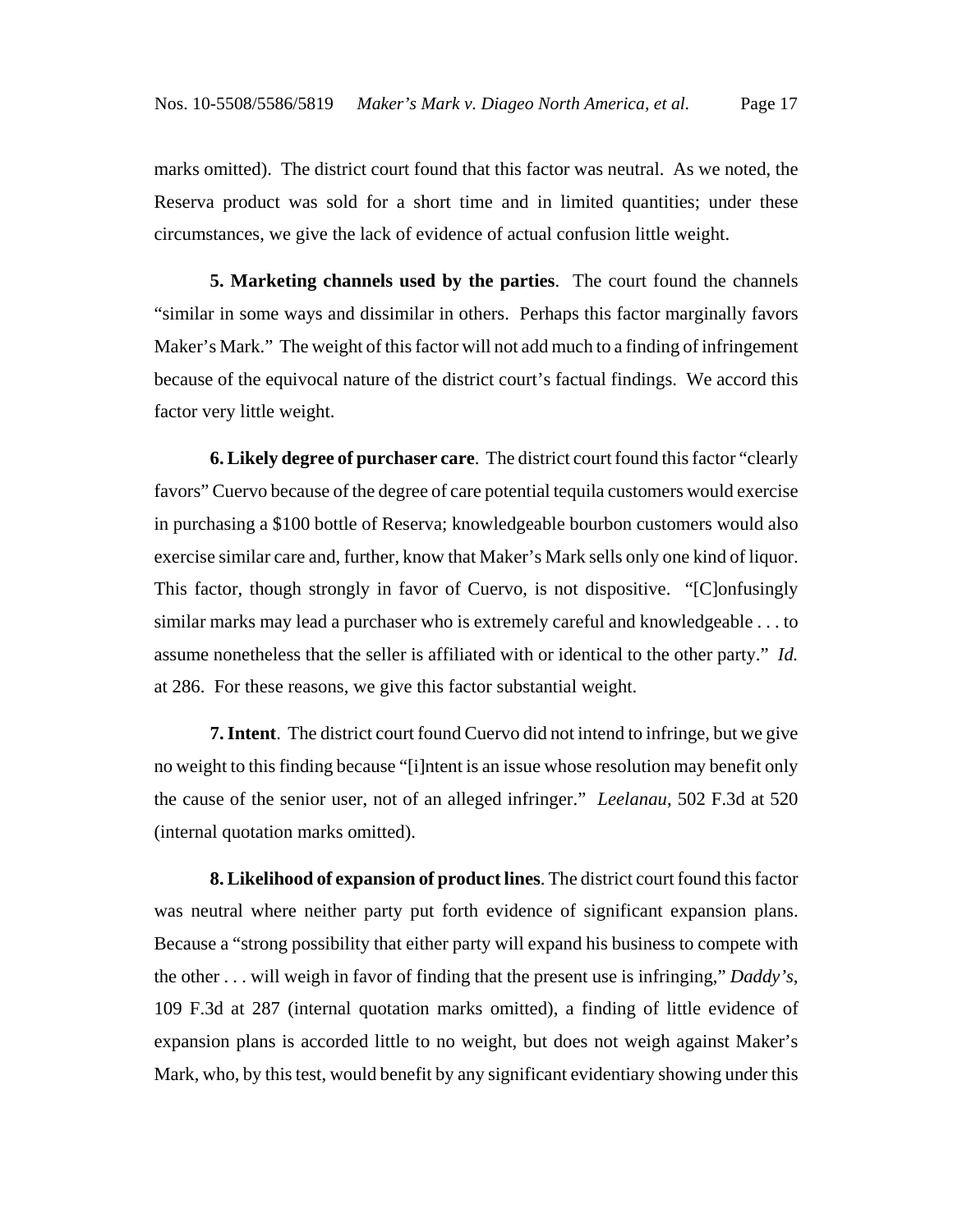factor, no matter which of the parties intended to expand. For these reasons, we give this factor no weight.

The balance of the factors compels a finding of infringement. Excluding the neutral factors, the majority of the factors—strength, relatedness of the goods, similarity, and marketing channels—favor Maker's Mark. The district court found that Maker's Mark's trademark is "extremely strong," and we have adopted that finding. Further, we have said that the "most important *Frisch* factors" are similarity and strength of the mark, *Gray v. Meijer, Inc.*, 295 F.3d 641, 646 (6th Cir. 2002); both of these factors favor Maker's Mark. The "likely degree of purchaser care" factor "clearly" favors Cuervo. Though this factor is given substantial weight, this factor alone cannot override the "extreme" strength of the mark that, when coupled with similarity (which itself is given "considerable weight"), and combined with the two other factors weighing in favor of Maker's Mark, together favor a finding of infringement. Buttressing this determination is that, in its briefing, Cuervo complains of errors in the district court's factual determinations, but does not argue that, even given the factual findings made by the district court, a de novo balancing under *Frisch* should come out in Cuervo's favor. While Cuervo disputes the factual findings themselves and the related *outcome* of the balancing, it does not argue that the weight given the factors should have been different.

We conclude that there is a likelihood of confusion between the products and that Cuervo has infringed.

#### **III.**

In a separate memorandum opinion and order, the district court awarded Maker's Mark \$66,749.21 of the \$72,670.44 in costs it requested. Cuervo argues that Maker's Mark is not a "prevailing party" under Federal Rule of Civil Procedure 54(d) because the district court only awarded Maker's Mark a permanent injunction, but not damages, on its infringement claim, and denied its request for a permanent injunction on its dilution claim. Cuervo argues that Maker's Mark should have either been awarded no costs or that the costs should have been apportioned.